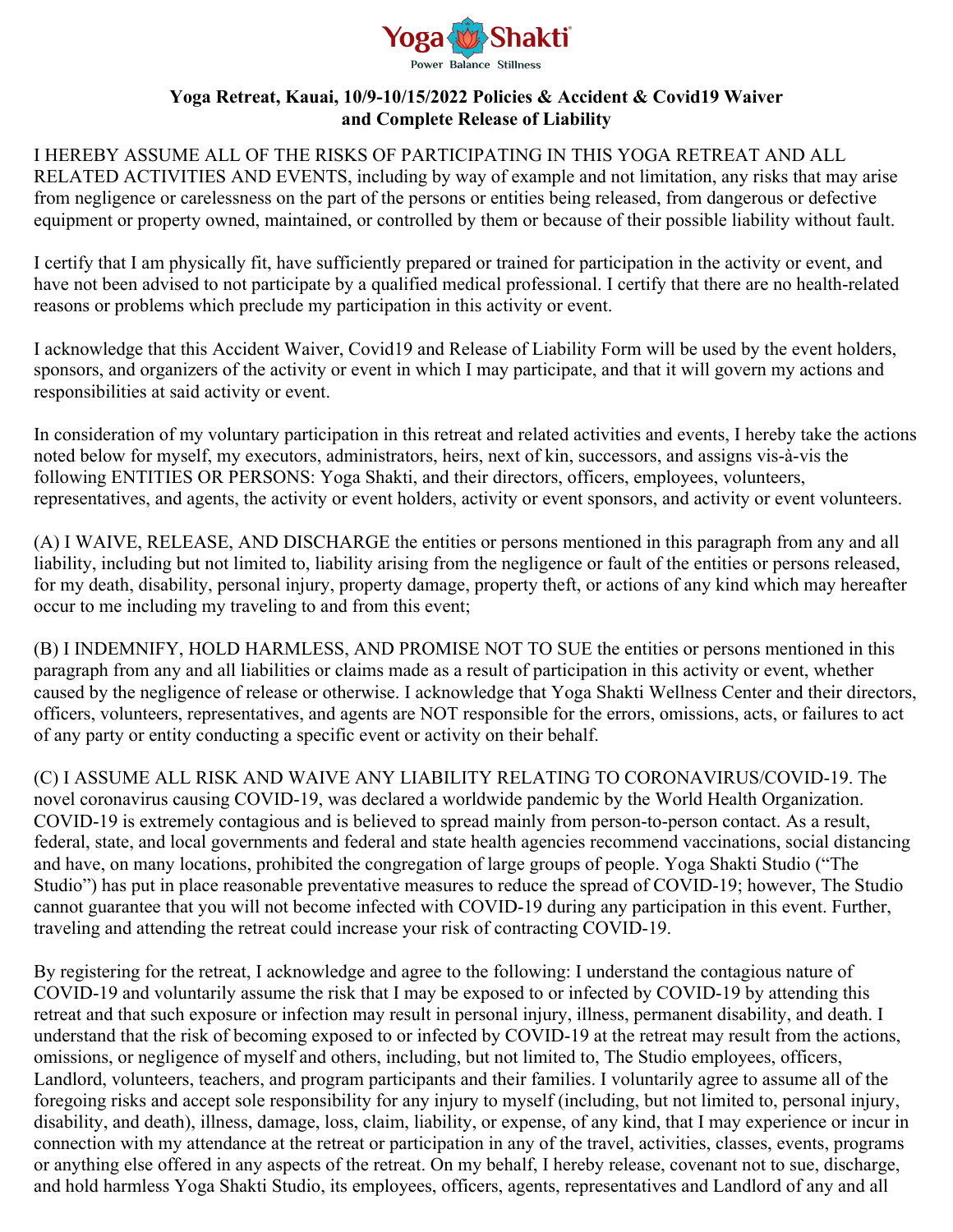Claims, including all liabilities, claims, actions, damages, costs or expenses of any kind arising out of or relating thereto. I understand and agree that this release includes any Claims based on the actions, omissions, or negligence of The Studio, its employees, agents, officers, and representatives, whether a COVID-19 infection occurs before, during, or after participation in any Yoga Shakti Studio program, including this retreat.

I acknowledge that this retreat may involve physical activity and may carry with it the potential for death, serious injury, and property loss. The risks include, but are not limited to, those caused by terrain, facilities, temperature, weather, wildlife, condition of participants, equipment, vehicular traffic, actions of other people including, but not limited to, participants, volunteers, yoga teachers, guides, facility staff, and/or producers of the event, and lack of hydration. These risks are not only inherent to participants, but are also present for volunteers. I also understand that all activities are optional and I may choose to opt out of any and all activities.

In the event of any injury, illness or accident, the event coordinators, staff, other participants or bystanders may call 911. I hereby consent to receive medical treatment which may be deemed advisable by the paramedics on site in the event of injury, accident, and/or illness during this activity or event. I understand that I shall be solely responsible for the costs of any medical treatments. I fully assume any and all risks involved. I further agree to have or obtain health insurance.

I understand that at this event or related activities, I may be photographed. I agree to allow my photo, video, or film likeness to be used for any legitimate purpose by the event holders, producers, sponsors, organizers, and assigns. The Accident Waiver and Release of Liability shall be construed broadly to provide a release and waiver to the maximum extent permissible under applicable law.

# **RETREAT POLICIES AND TRAVEL REQUIREMENTS**

**Registration Deadline is 8/15/2022**. All fees must be either paid in full or a payment plan established prior to the registration deadline. Registrations after this date may be possible; however, may incur additional cost for airfare and others, and we cannot guarantee travel on the same flight(s) as the group.

**Deposit:** A \$500 Non-Refundable Deposit is required to reserve your spot and secure the early registration price.

**Payment Plans:** All payments must be made in full prior to the retreat registration deadline unless a payment plan has been established. A Payment Plan Agreement must be signed and payments must be set up on autopay on a credit or debit card. All payment plans of 3 payments and/or 3 months duration will incur a onetime fee of \$75. All payment plans of 4 or more payments and/or 4 or more months duration will incur a onetime fee of \$150. Any declined credit or debit card payments will incur a \$25 fee.

**Cancellation:** Early Cancel by 7/15/2022: \$500 deposit is forfeited; balance above the deposit is refunded to you. Late Cancel after 7/15/2022: \$500 deposit is forfeited. In addition, If we cannot fill your place: You will forfeit the entire balance paid. We strongly recommend Cancel For Any Reason Travel Insurance to safeguard against any circumstances that may cause you to cancel. If we can fill your place: Deposit is forfeited, but we will refund the balance of fees paid, minus a \$100 admin fee and any other potential costs incurred by Yoga Shakti in making the change.

Special Covid19 Circumstances & Policies: Due to the potentially uncertain nature of travel due to the Covid19 pandemic, Yoga Shakti may cancel this retreat prior to the registration deadline, in which case all fees paid will be refunded. Yoga Shakti reserves the right to reschedule this retreat should travel restrictions prohibit either the arrival or free movement on the island. In the event of a reschedule, no refunds will be issued (outside the cancellation policies).

**Travel Insurance:** We strongly recommend that each person acquires Cancel For Any Reason Travel Insurance. Yoga Shakti shall not be responsible for any issues arising out of the travel and no refunds or credits will be issued.

**I understand that the \$500 deposit is non-refundable under any circumstances. Further, I understand that the retreat balance payment after the deposit is non-refundable for any cancellation after 7/15/2022. I understand**